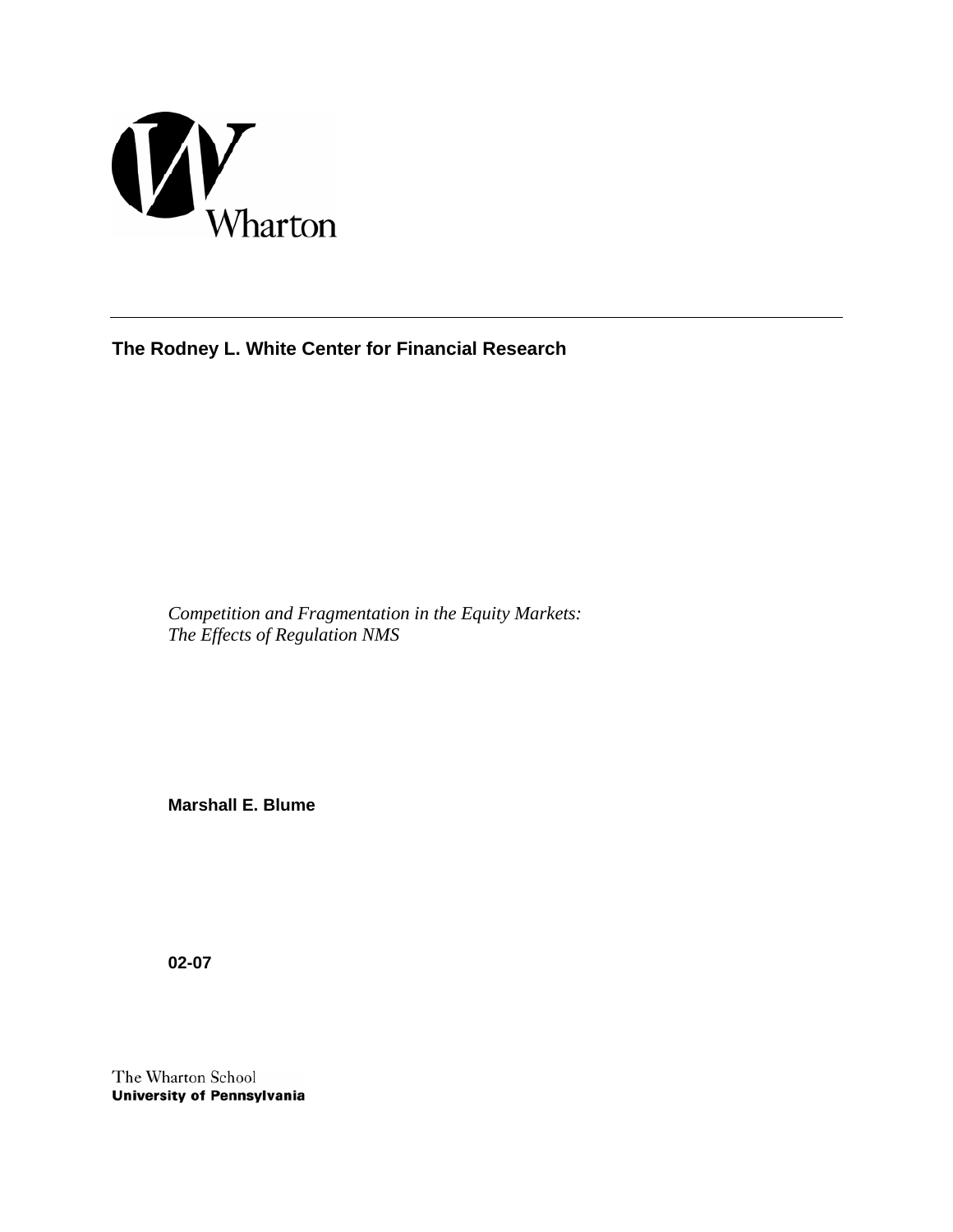# Competition and Fragmentation in the Equity Markets:

# The Effect of Regulation NMS

Marshall E. Blume<sup>[1](#page-1-0)</sup>

<span id="page-1-0"></span> 1 The Wharton School, University of Pennsylvania, blume@wharton.upenn.edu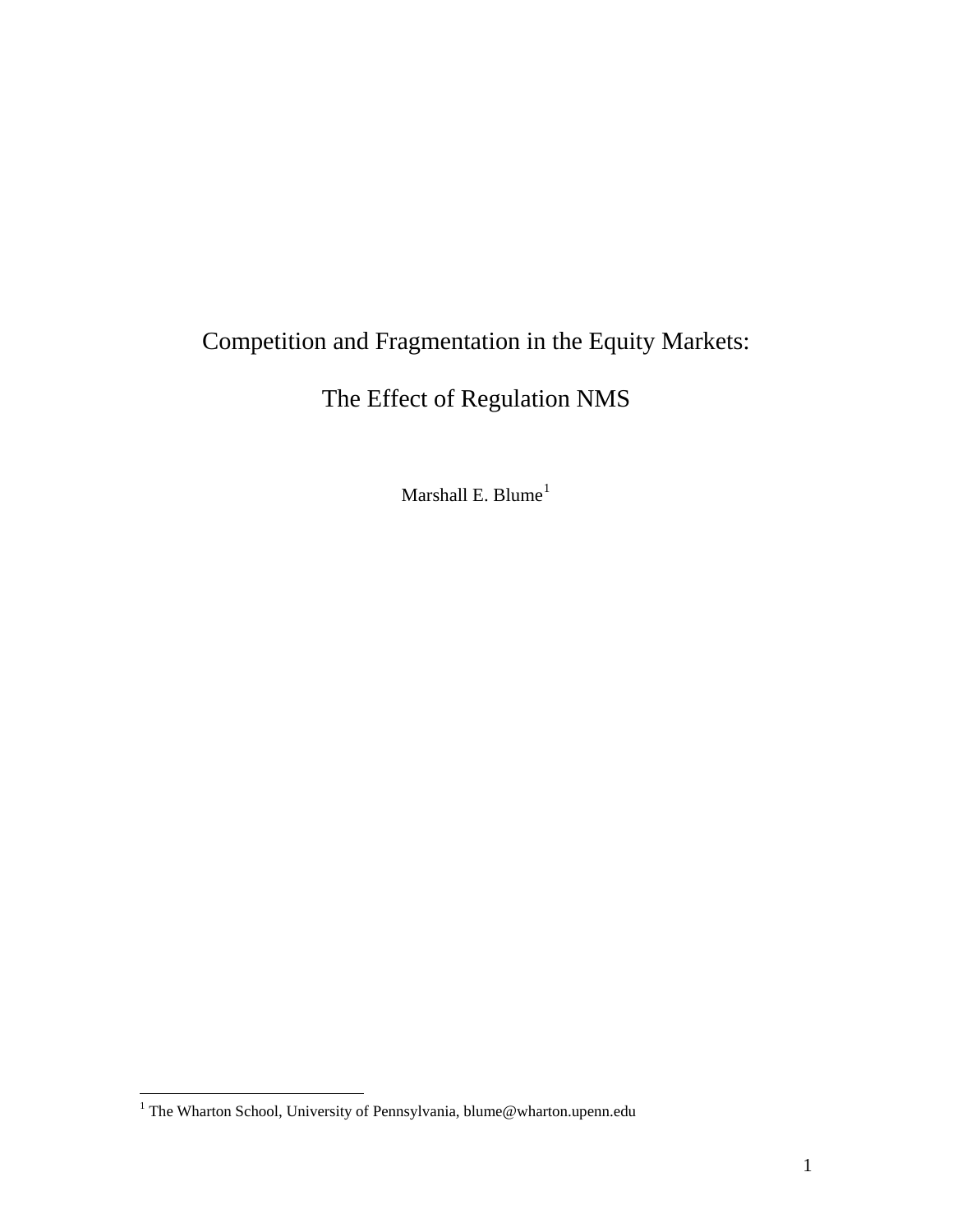# Competition and Fragmentation in the Equity Markets: The Effect of Regulation NMS

Abstract

The 1974 Amendments to the Securities Exchange Act of 1934 set forth the goal of establishing a National Market System (NMS) in which all equity trades would be integrated into a common computerized trading system. The paper argues that such a system cannot serve the needs of all investors—large or small, informed or uninformed. The recently approved Regulation NMS is an attempt to impose such a common trading system onto the equity market. Large institutions with their resources will find ways to evade it and are already fragmenting the market with "dark pools" of liquidity. This Regulation will certainly result in unintended consequences, to the detriment of the US equity market.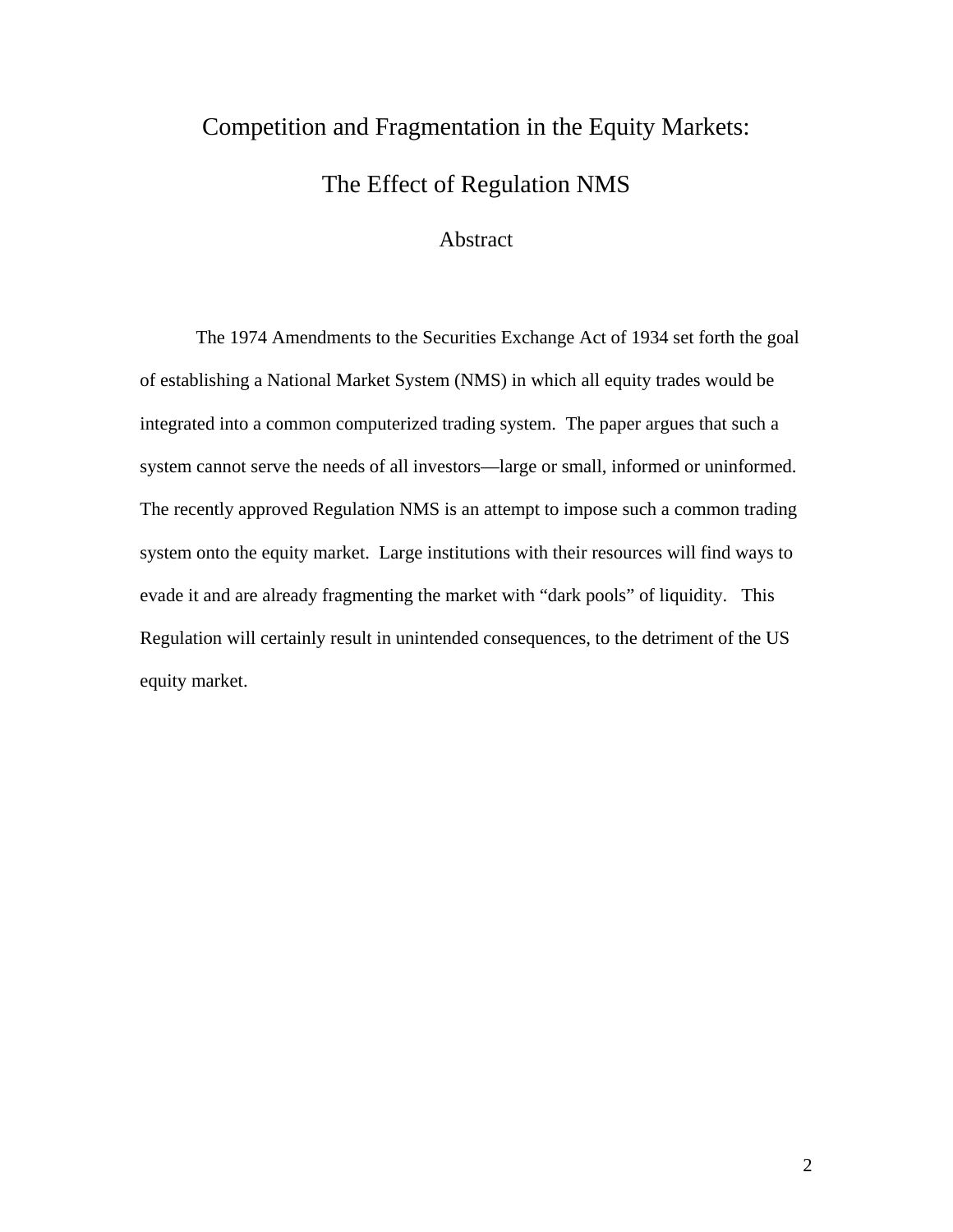The trading markets for equities and derivatives are in a state of transition. Both the NYSE and NASDAQ are now private corporations and are behaving as such, as both pursue mergers and alliances across the entire world.<sup>[2](#page-3-0)</sup> Investors can increasingly trade the same security anywhere in the world. Financial engineers are often able to repackage the same instrument in different wrappers, so as to allow investors to choose among trading markets and regulatory environments. As one example, an investor can buy the S&P 500 as a mutual fund, as an ETF, as a future contract, or even as a swap. These changes—competition among domestic and global markets and the design of securities themselves—will ultimately be the driving forces in the evolution of trading markets. Regulation may mitigate these forces, but as long as regulation is fragmented by product and country, these forces will prevail.

 Regulators should facilitate competition and only impose regulations that restrict competition when the social benefits of such restrictions are proven and far outweigh the private compliance costs. The SEC has recently violated this principle in its Regulation National Market System (NMS). This new regulation makes the SEC the prime architect of market structure, reestablishes the SEC as a regulator of fees, and imposes barriers to new innovation. If Regulation NMS proves excessively costly, investors with the resources to access alternative markets and alternative investment vehicles will evade this regulation. Witness the Euro-dollar market that evolved as a means to negate the withholding tax on foreigners investing in the US.

 The paper begins with a description of the National Market System (NMS) as it was viewed in the mid-1970s. The main feature of the mid-1970s NMS is that price-time

<span id="page-3-0"></span> $2^2$  Some parts of this article are based upon Blume (2002).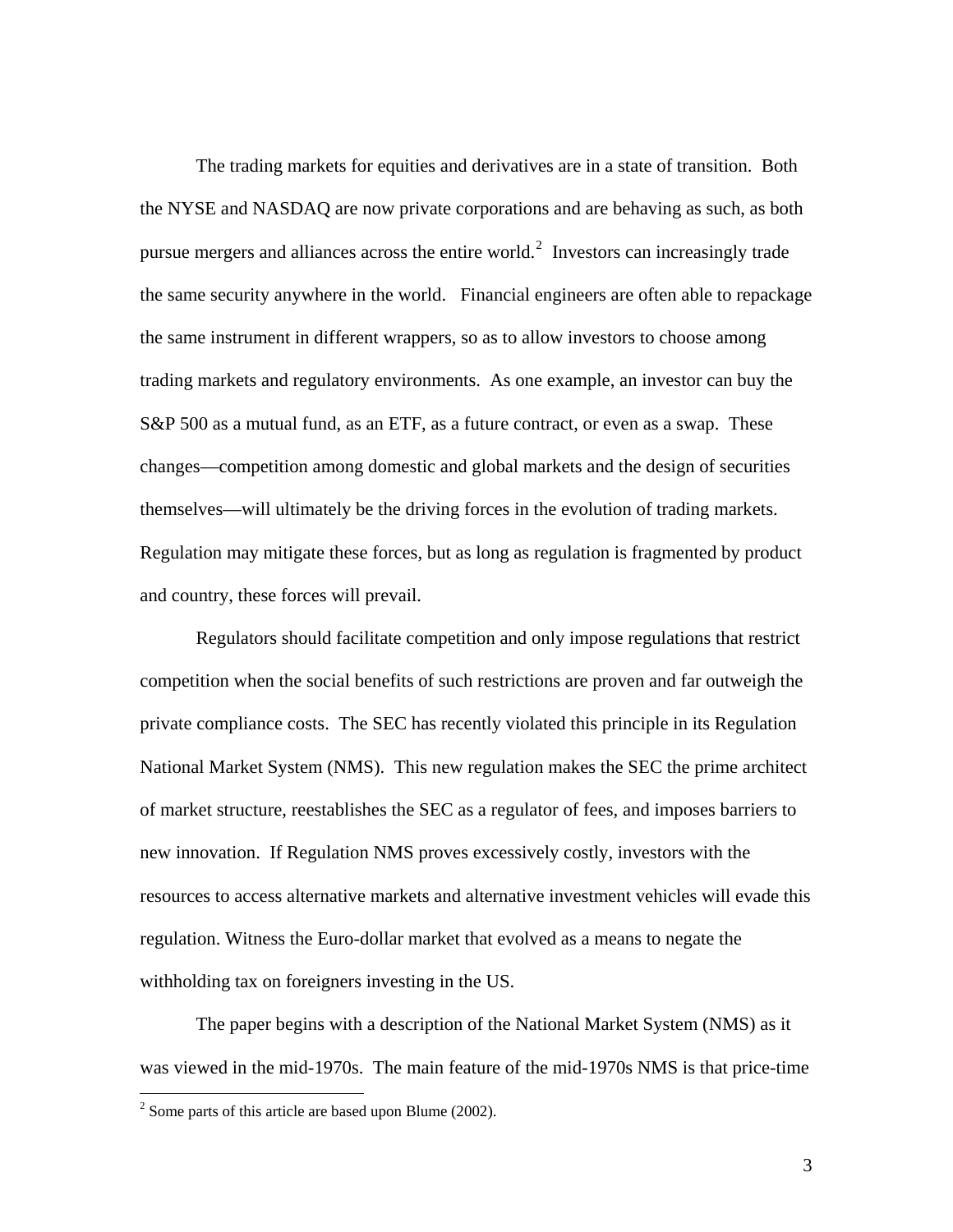priority is maintained among all orders. Even this mid-1970s version of the NMS is fundamentally flawed, as it cannot satisfy the diverse trading needs of all investors.

 In 2005, the SEC issued Regulation NMS. This regulation purports to implement a national market system, but the reality is that it complicates the trading of large orders, can be gamed, hinders competitions, and undoubtedly will have unintended consequences.<sup>[3](#page-4-0)</sup> In the past, the SEC has recognized that the quality of an execution depends simultaneously upon many factors. The SEC has fundamentally changed this view: Regulation NMS dictates that trade price is the first determinate of the quality of an execution, and only after this price standard has been met can an investor consider other factors. Regulation NMS attempts to preserve price priority, but even here its dictates are riddled with exceptions. The use of the abbreviation NMS in its new regulation is misleading.

#### I. The National Market System

 The 1975 Amendments to the Securities Exchange Act of 1934 set as a national goal that all securities should be traded in a national market system (NMS). More generally, these amendments stated that "[t]he linking of all markets for qualified securities through communication and data process facilities will foster efficiency, enhance competition, increase the information available to brokers, dealers, and investors, facilitate the offsetting of investors' orders, and contribute to the best execution of such orders."[4](#page-4-1)

<sup>&</sup>lt;sup>3</sup> Cf. Dissent (2005).

<span id="page-4-1"></span><span id="page-4-0"></span> $4$  Public Law (1975).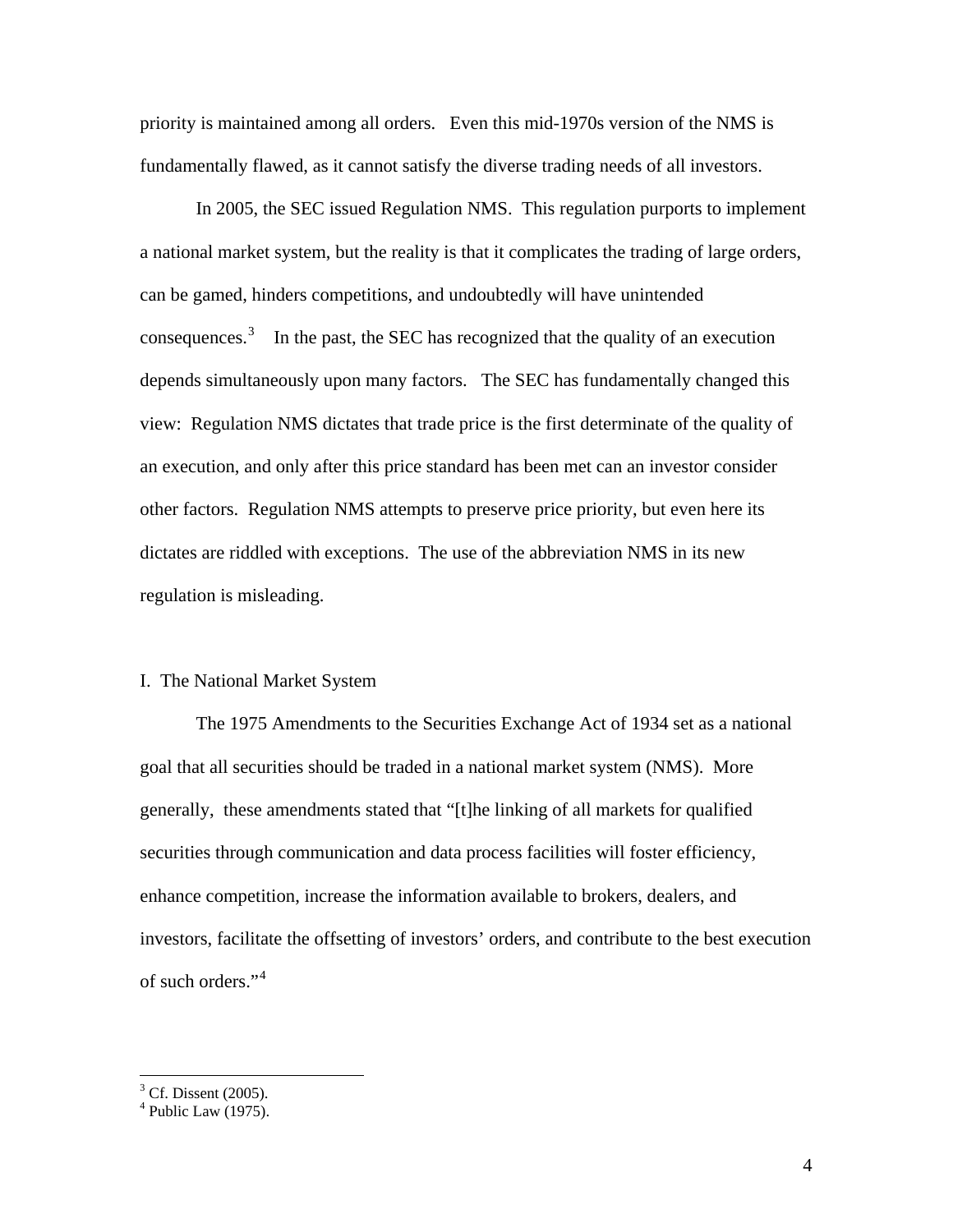The legislation specifying this linkage was unclear as to how it was to occur. To address this void, Mendelson, et al., (1976) argued in an influential paper that a natural way, and perhaps the only way, to achieve an NMS was a consolidated limit order book (CLOB). A CLOB works as follows: All orders are anonymous. Some investors submit limit orders to the CLOB, which are executed according price and then time priority, or in short price-time priority. Other investors submit market orders to be executed against these limit orders. As all orders are executed through the CLOB and none through other channels, it is technologically straightforward to provide for price-time priority. A critical feature of a CLOB is that limit and market orders are the only types of orders allowed. Another critical feature is that all orders are anonymous.

 An alleged advantage of an NMS, as epitomized in a CLOB, is that it eliminates fragmentation of markets as there is only one market. Yet fragmentation is at the heart of competition. New competition spawns fragmentation, but significant fragmentation will occur only if competition is successful. If competition is extremely successful, existing markets will decline and fail, resulting in less fragmentation.

 Another alleged advantage of an NMS is that the all investors are treated equally. A small retail investor receives the same treatment as a large institutional investor. On the surface, this equal treatment seems eminently fair, but on closer analysis, it represents a naïve view of how trading takes place among different types of investors.

#### II. The Fallacy of an NMS

 Implicit in the quest of an NMS is one or both of two assumptions: The first assumption is that *all* investors prefer such a market. Yet investors have different needs: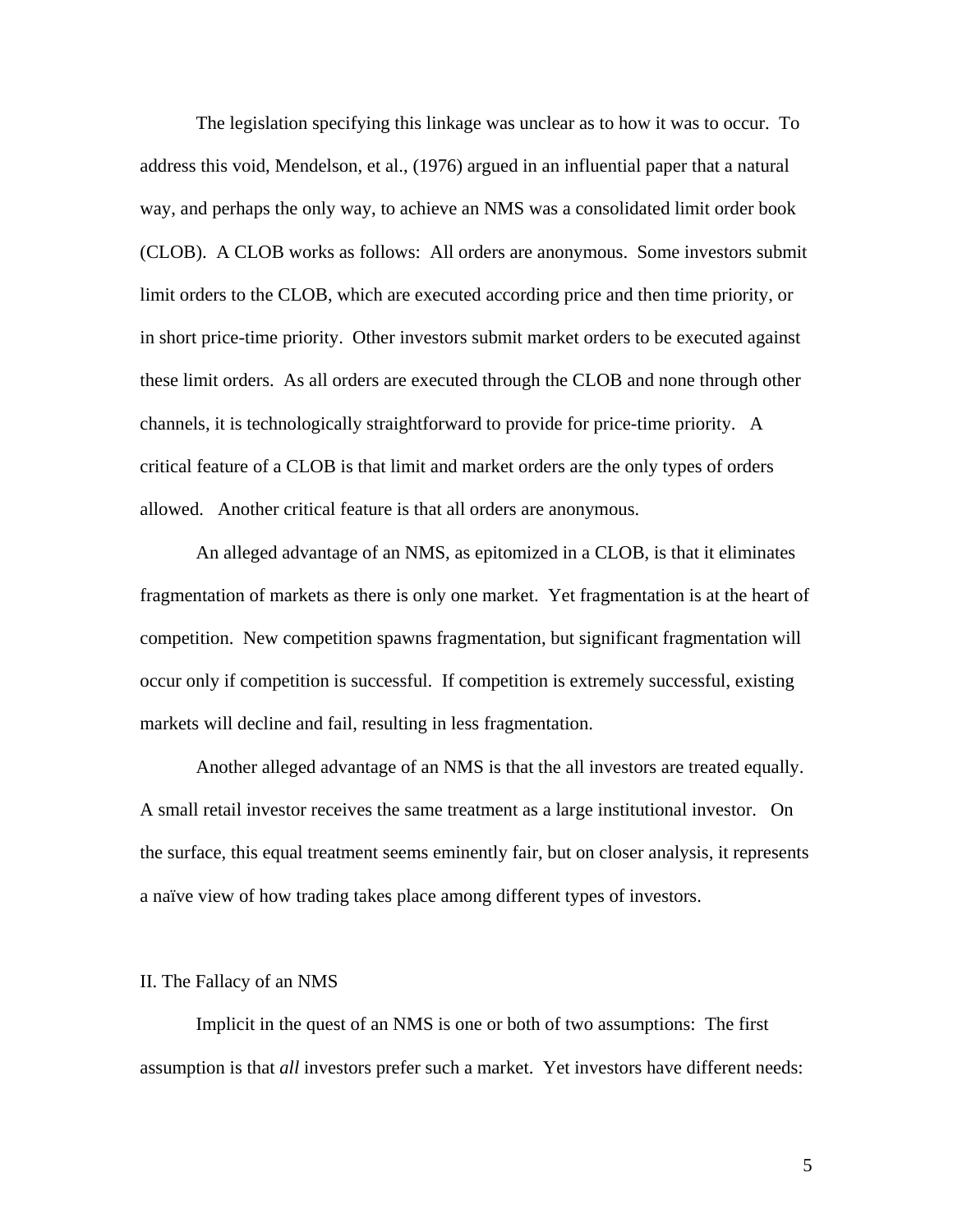For instance, some investors place a high premium on speed of execution; some investors with large orders focus on market impact; and some investors prefer a non-anonymous trading market.

 The second assumption is that an NMS offers externalities that greatly enhance national wealth. Such externalities might include enhanced liquidity that could lead to a reduced cost of capital. It is impossible to know whether such externalities exist as we have never had an NMS and thus have no empirical basis by which to determine whether such externalities do indeed exist.

 Since 1975, our understanding of trading markets and the needs of investors has evolved. One of the earliest empirical studies of market structure was that of Demsitz (1968). He viewed the bid-ask spread as the "inventory markup of retailer or wholesaler" (p.36) and in one specification modeled the spread as a function of the share price, the number of transactions per day, and the number of markets in which the security trades. The number of transactions per day is a measure of sales turnover, and the number of markets is a measure of competition.

Today, we know that trading in security markets is much more complex than this simple retail model. Bagehot (1971), the pen name for Jack Treynor, introduced the notion of adverse selection into trading with the observation that some investors possess unrevealed information or are informed, while others are uninformed and trade for other unspecified reasons.<sup>[5](#page-6-0)</sup> In an anonymous market, informed traders will only trade with a dealer when it is to their advantage. As a consequence, dealers will lose to informed

<span id="page-6-0"></span> $<sup>5</sup>$  Baghot also included a group of investor who believe incorrectly that they have unrevealed information.</sup> From a modeling perspective, this group is often treated the same as the uninformed.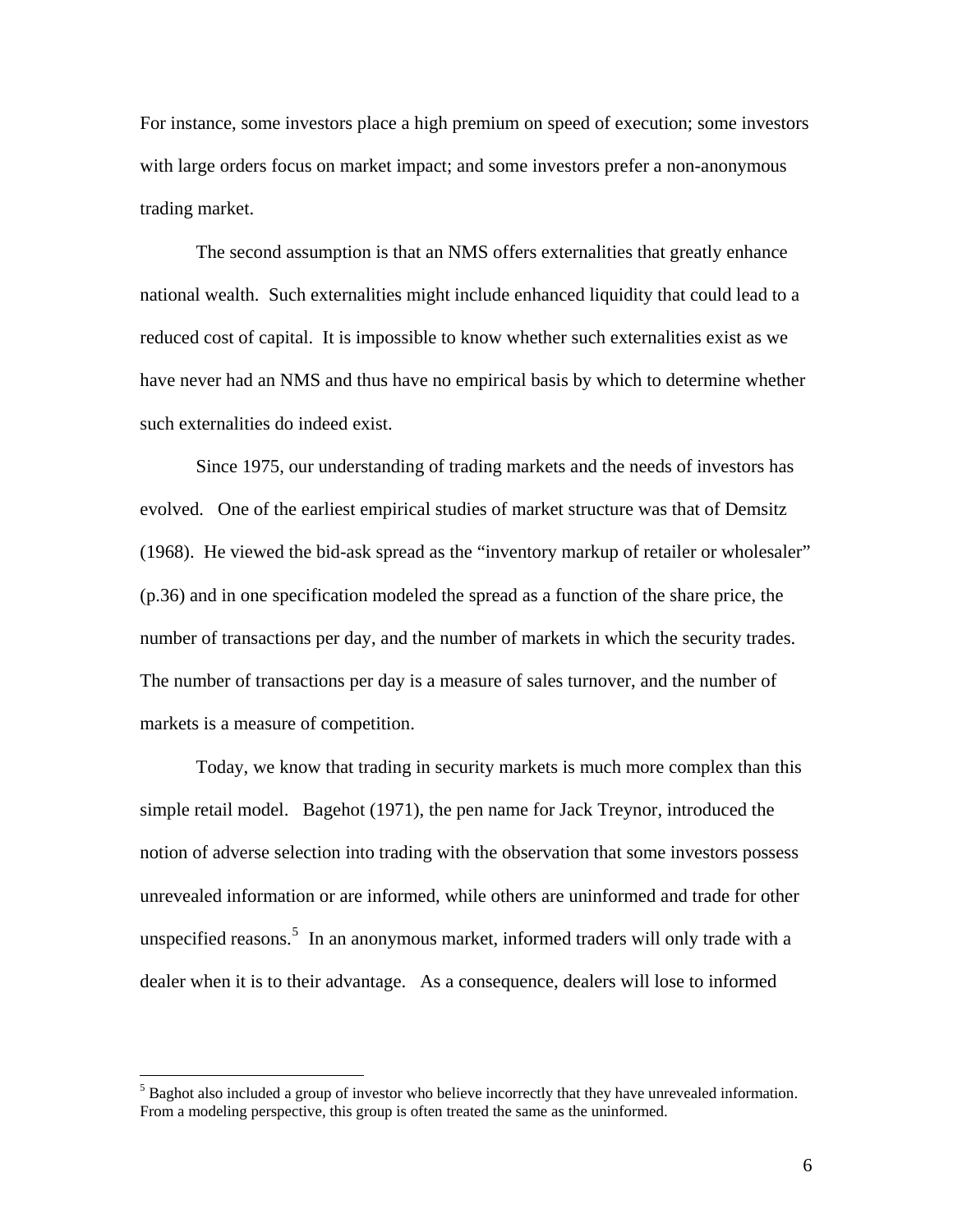traders. In order to cover these losses and remain in business, dealers must recoup these losses from trades with uninformed traders to their detriment.

Glosten and Milgrom (1985) formalized this insight. They postulate an anonymous market in which a market maker posts a bid for one share, a price at which it is willing to buy, and an offer for one share, a price at which it is willing to sell. The market maker acts competitively and thus sets the bid and offer at levels such that its expected profit is zero. Except for setting the depth to one share, this market is similar to a CLOB, where the bids and offers are limit orders.

 When there is unrevealed information, a dealer must take into account in posting its bid and offer that the other side of the trade may be an informed trader. If a dealer buys from or sells to an informed trader, the dealer has lost, as the informed trader will only trade when it is to its advantage. To recover from such potential losses, a dealer must increase the spread between his bid and offer from what it would have been otherwise. The result is that informed traders profit on average when they trade, and uninformed traders lose on average. Even if dealers face none of the "retailer" costs in the Demsitz model, there would still be a spread to cover the adverse cost of trading with informed traders. If dealers do face these "retailer" costs, the already positive spreads will be greater by these costs.

 As uninformed traders lose in an anonymous market, they have every incentive to identify themselves as uninformed, which is only possible in a non-anonymous market. As one example, firms such as the Vanguard Group or Barclays Global Investors routinely trade stocks from one fund or account to another in response to additions and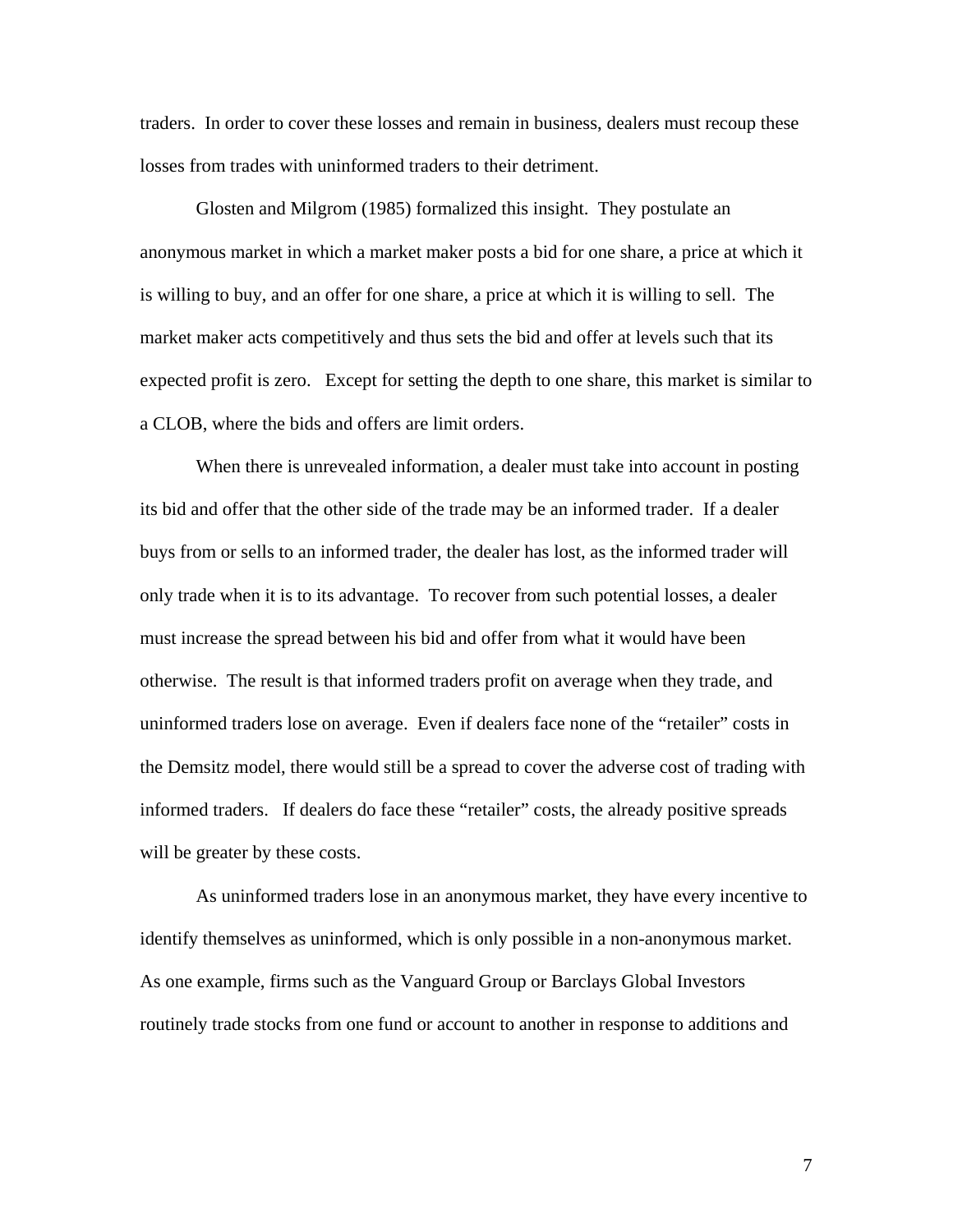redemptions.<sup>[6](#page-8-0)</sup> In the case of Vanguard, the trade price is the last trade. Since the last trade could be at the bid or offer, or in between, the average trade will be near the midpoint of the bid or offer. Both sides receive better prices on average than in the traditional markets. These trades are uninformed and should receive better prices than in an anonymous market.

 Since the size of the spread in the market as a whole is adjusted upwards for the adverse selection of trading with informed traders, any broker-dealer who finds a way to trade only with uninformed traders at market spreads will profit. Consistent with this observation, at least one broker-dealer has developed a business of trading at market spreads with retail customers, who should face smaller spreads as they are likely to be less informed that institutional customers.

 An NMS may not always satisfy the needs of an institution or large individual investor that wishes to execute a large order. In executing a large order, an institution will recognize that its trading strategy may impact prices as it trades and will behave strategically. Strategic questions include: Should it break the trade in a number of smaller trades, and if so, how many trades? Alternatively, should it ask a broker-dealer to commit capital to execute the entire order at one time? How urgent is it to execute the order? How best to minimize front running? The list goes on.

The difference between a small retail order and a large institutional order is that an investor with a large order, whether informed or not, worries that the very disclosure of its intent to trade a large number of shares will increase the cost of the trade. Such disclosure may immediately move prices to the disadvantage of the trader. More

<span id="page-8-0"></span><sup>&</sup>lt;sup>6</sup> Neither the Consolidated Tape Association nor NASDAQ reports these trades. For mutual funds, Rule 17a-7 under the 1940 Act governs such crossings.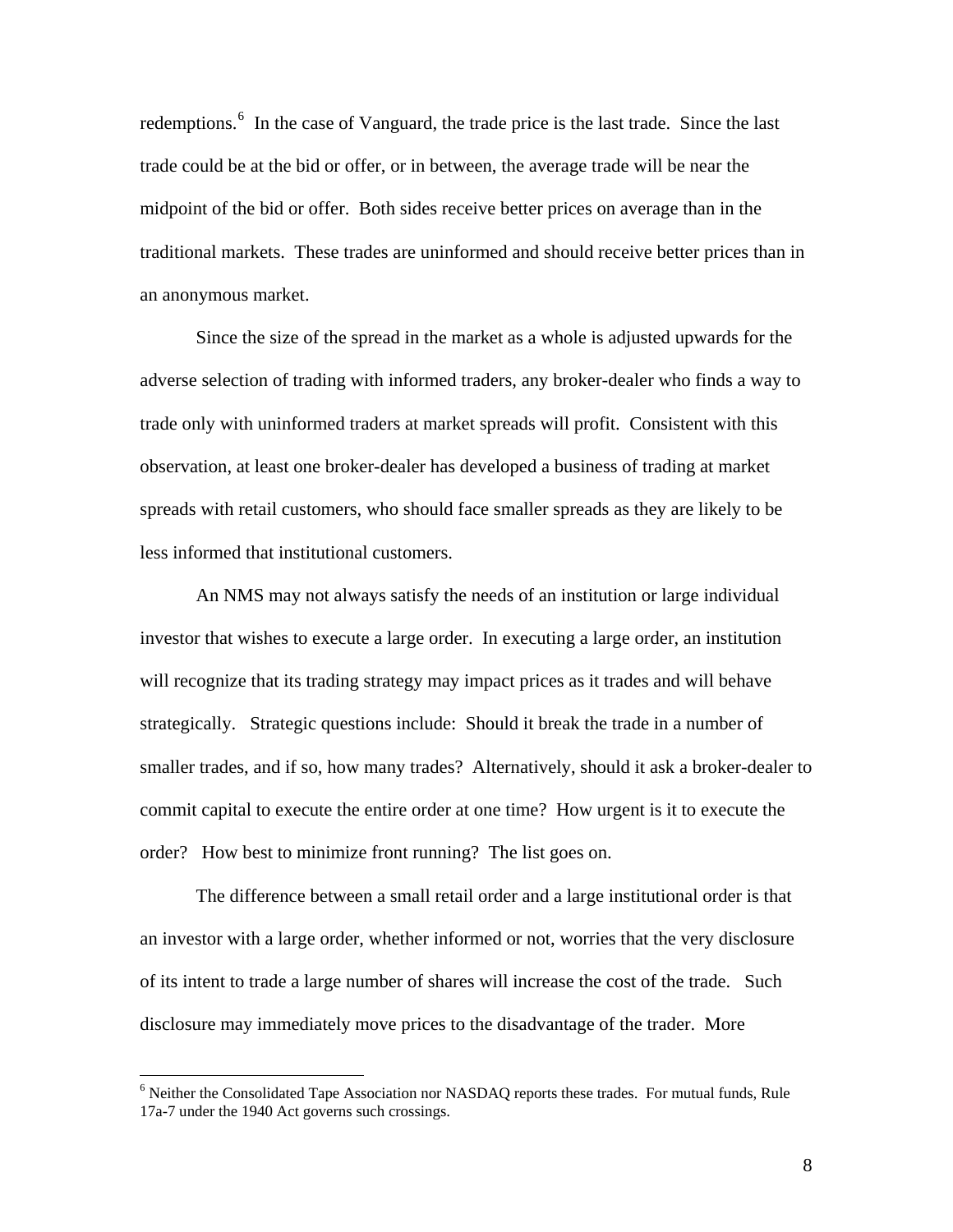nefariously, some broker-dealers may use this information to trade ahead of the larger trade--front running. In this environment, institutions are naturally reluctant to display a bid or an offer of size to the market, even though if their orders are anonymous. Institutions will go to great length to hide their intent to trade in order to reduce trading costs, and Regulation NMS is unlikely to induce institutions to reveal more liquidity.

In their ever searching for cheaper ways to trade, institutions are always experimenting with new ways to trade. Dealers and consultants routinely provide advice as to how to reduce trading costs. Crossing networks--pejoratively termed "dark pools"—are proliferating. Computerized algorithmic trading is gaining popularity. One of the main features of computerized algorithmic trading is the capability to submit limit orders and if not exercised immediately to provide rapid cancellation. Some institutions are now using basket trading in which the institution reveals general characteristics of a basket of securities to a dealer, pays a commission, and receives the closing price of each security, but does not reveal the exact names until after the close.<sup>[7](#page-9-0)</sup> Another technique is to trade at the subsequent volume weighted average price.

New trading markets continually develop. Most will fail, such as the Arizona Stock Exchange or Optimark. Some will succeed. A prime example is Instinet—the first of the ECNs and now owned by NASDAQ. A more recent example is Liquidnet. This last system violates many of the tenets of Regulation NMS. It restricts trading to a limited group of "good" guys, making the market less anonymous, and importantly excluding dealers. Technically, this market has no bids and offers as understood in Regulation NMS. Investors indicate that they wish to trade through a computer. When the computer determines that there is a match, the two investors decide on price and

<span id="page-9-0"></span> $7$  Kavajecz and Keim (2006).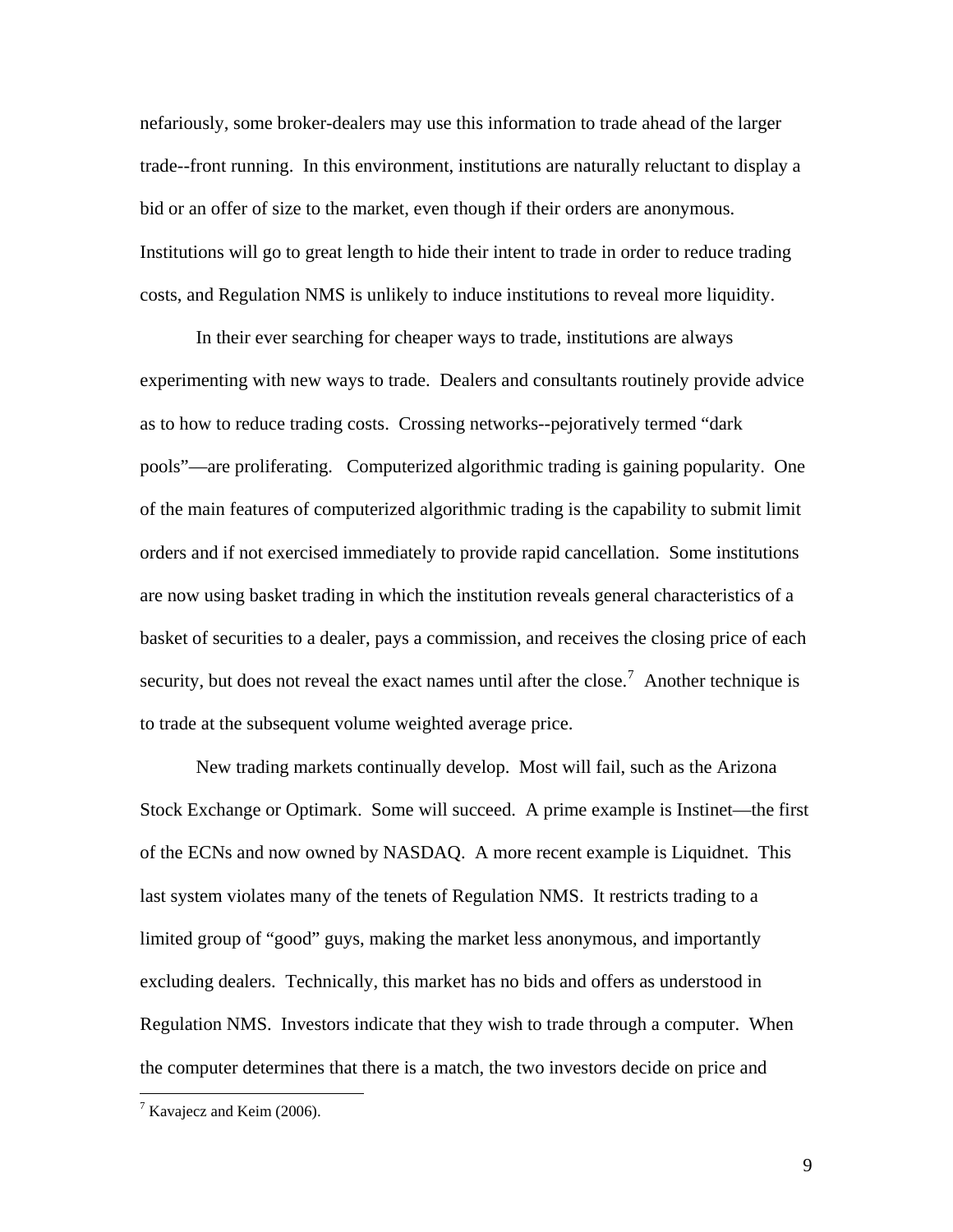quantity, often the mid point of the National Best Bid-Offer (NBBO). Liquidnet thus provides an alternative trading mechanism that will only succeed if it provides valuable trading services to institutional investors.

The basic structure of Liquidnet is inconsistent with the intent of Regulation NMS. It restricts liquidity and trading to a preselected group of investors, potentially violating the Fair Access Rule for an Alternative Trading System (ATS). It also permits institutional investors trading within Liquidnet to give an indication of trading in subpennys increments, which violates the "Sub-Penny Rule" of Regulation NMS. This last rule prohibits market participants from indicating an interest in trading at an increment of less than a penny, except for stocks priced less than a dollar. To its credit, the SEC has written exceptions to the Sub-Penny Rule by allowing the prices of executions to be in less than penny increments and has given Liquidnet an exception to the ATS rules. Thus, the SEC has allowed Liquidnet to continue its operations.

Investors are different. The concerns facing small retail investors are different from those facing large institutional investors. The same investor in one situation may prefer anonymity, while in another non-anonymity. There is always the concern of front running. "One size will not fit all." Those providing trading services should be given room to experiment to better meet the need of investors. Experimentation will lead to fragmentation, but such a fragmented market may over time better serve the public than a non-fragmented market frozen in time.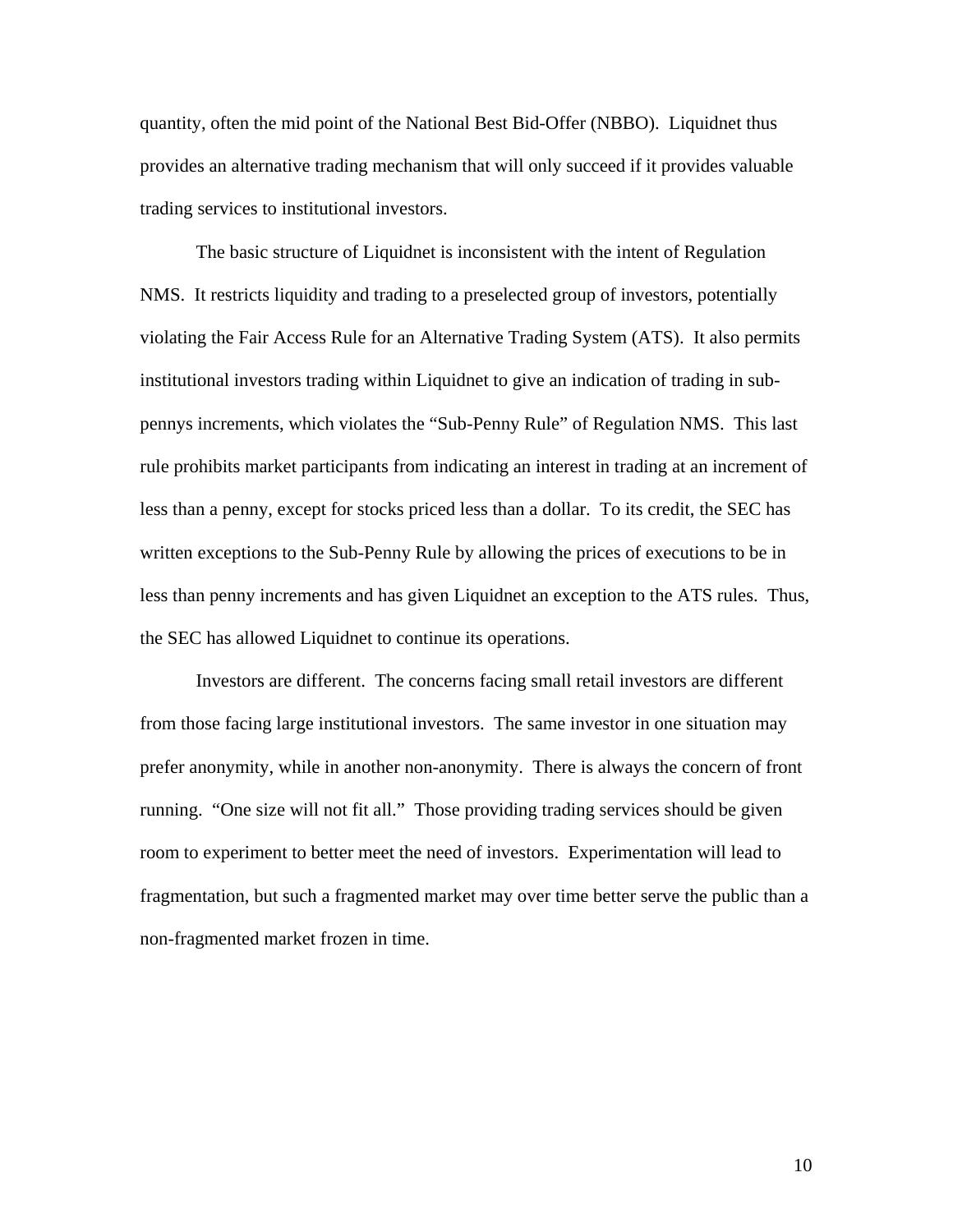## III. Regulation NMS

 Regulation NMS places a straight jacket on innovation in the trading of equities. First, it dictates that the how securities should be traded, but with many exceptions. Second, it places substantial burdens on innovation, as most innovation will have to be approved by the SEC.<sup>[8](#page-11-0)</sup>

 The main element of the proposal is the no-trade-through rule, or what the SEC prefers to call the "order protection rule." The order protection rule provides only limited protection in that it only applies to the "top of the book." There is no mention of priority for time of entry, although each book would presumably maintain such priority. It is quite possible for a limit order to sit on the top of one book, while a substantial volume occurs at the same price on another book.

 No longer can an investor choose to execute at an inferior price for other reasons, such as the quality of the settlement process, the certainty of execution, the non-displayed liquidity in the upstairs market, the availability of capital at a broker dealer, and concerns about confidentiality. Indeed, the regulation makes it easier to execute an agency trade than a principal or capital trade—an example of an unintended consequence. The reason is that the stated price of an agency order is before commissions and thus may fall at or within the NBBO, even though the actual price including commissions is outside the NBBO. In contrast, the price of a capital trade usually includes a markup and thus may be outside of the NBBO. To comply with the "order protection rule," a capital trade would have to sweep the top of the book, resulting in potentially more costs to the investor. An equivalent agency trade might not have to be broken up.

<span id="page-11-0"></span> 8 Cf Dissent (2005, p. 33).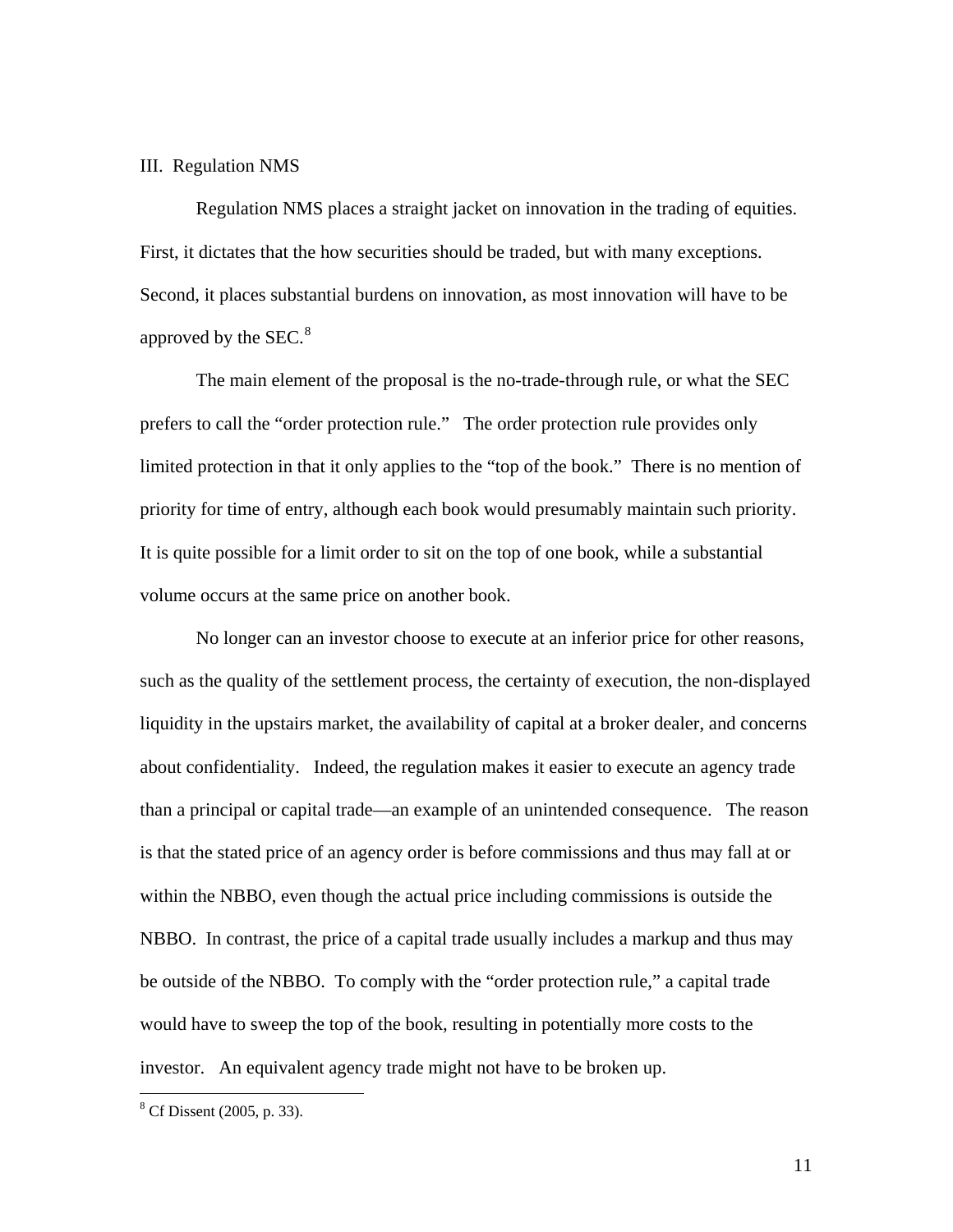In order to implement its "order protection rule," the SEC has had to micro manage the trading process. It requires that limit orders and quotations posted by market have a minimum increment of a penny except for low-priced stocks. It still allows internalization of order flow as long as trades occur at or within the NBBO. Interestingly, it allows market centers that internalize to trade in fractions of pennies with the result that a market center can step ahead of the top of the book by a mill or less to execute a market order. The SEC justifies this stepping ahead as price improvement, although the price improvement is de minimis, representing at most a 10 cent savings on a 100-share order.<sup>[9](#page-12-0)</sup> The real effect is that it gives market centers an advantage over the public.

 One of the great accomplishments of the 1975 Amendments was to remove the SEC from setting fees: Regulation NMS reverses this accomplishment. The business model of some ECNs is to charge market orders an access fee and rebate part of this fee to the limit orders to encourage this additional liquidity.  $10$  This fee makes it more expensive for a market order to access a quote from an ECN. To reduce this additional expense, the SEC has imposed a maximum "de minimis" fee of three mils. The SEC has also changed the distribution algorithm for the allocation of market data fees.

 Since the SEC vision of the ideal market does not correspond to reality, the SEC has already exempted some established trading practices, such as, among others, execution at a volume weight average price, certain types of stopped orders, and intermarket sweeps. It has even distinguished between manual limit orders and

<span id="page-12-0"></span><sup>&</sup>lt;sup>9</sup> SEC (2005, p. 230).

<span id="page-12-1"></span> $^{10}$  SEC (2005, p. 182).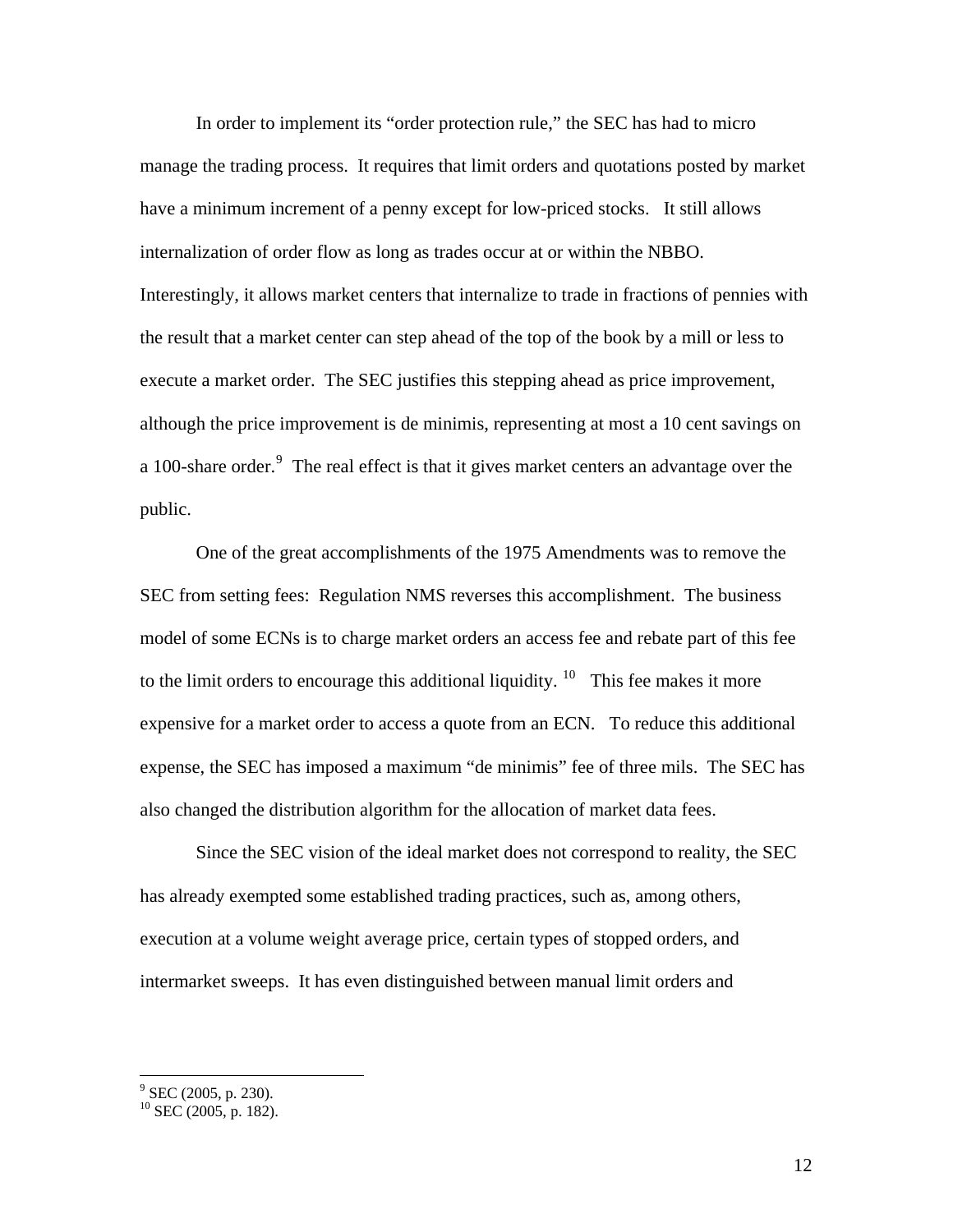automated limit orders. It has provided exemptions for flickering quotes, quotes that have been displayed less than one second.

 To preserve its view of how the markets should be structured, the SEC now requires that virtually every change in market structure be submitted in advance for its approval. This micro managing of market structure will undoubtedly inhibit innovation to the ultimate detriment of investors. The SEC is often slow in approving new applications, and this slowness may be the kiss of death to innovations. Certainly, the cost to innovate will be greater.

## IV. The Future

 Regulation NMS represents a massive government effort to impose its views on how equities should be traded. The reasons that the SEC gave in justification of its decision changed from one revision to another. The final document emphasizes the protection of the long-term investors and issuers. Such a massive government effort will undoubtedly produce unintended consequences.

 The SEC in its release recognizes some ways it can be gamed, but asserts that these games will not be profitable.<sup>[11](#page-13-0)</sup> There will certainly be other ways to game the new regulatory framework that neither the SEC nor others have yet recognized. Quite apart from the deleterious effects of gaming, the Regulation will certainly have an impact on market structure. The advantage of being on the Floor of the NYSE will be reduced with the likely possibility that the Floor as we know it today will vanish. Specialists and Floor traders may retain some time advantage over outsides in submitting electronic order if the SEC approves, but they do not need to be on the Floor to use these advantages.

<span id="page-13-0"></span> $11$  SEC (2005, pp 260-1).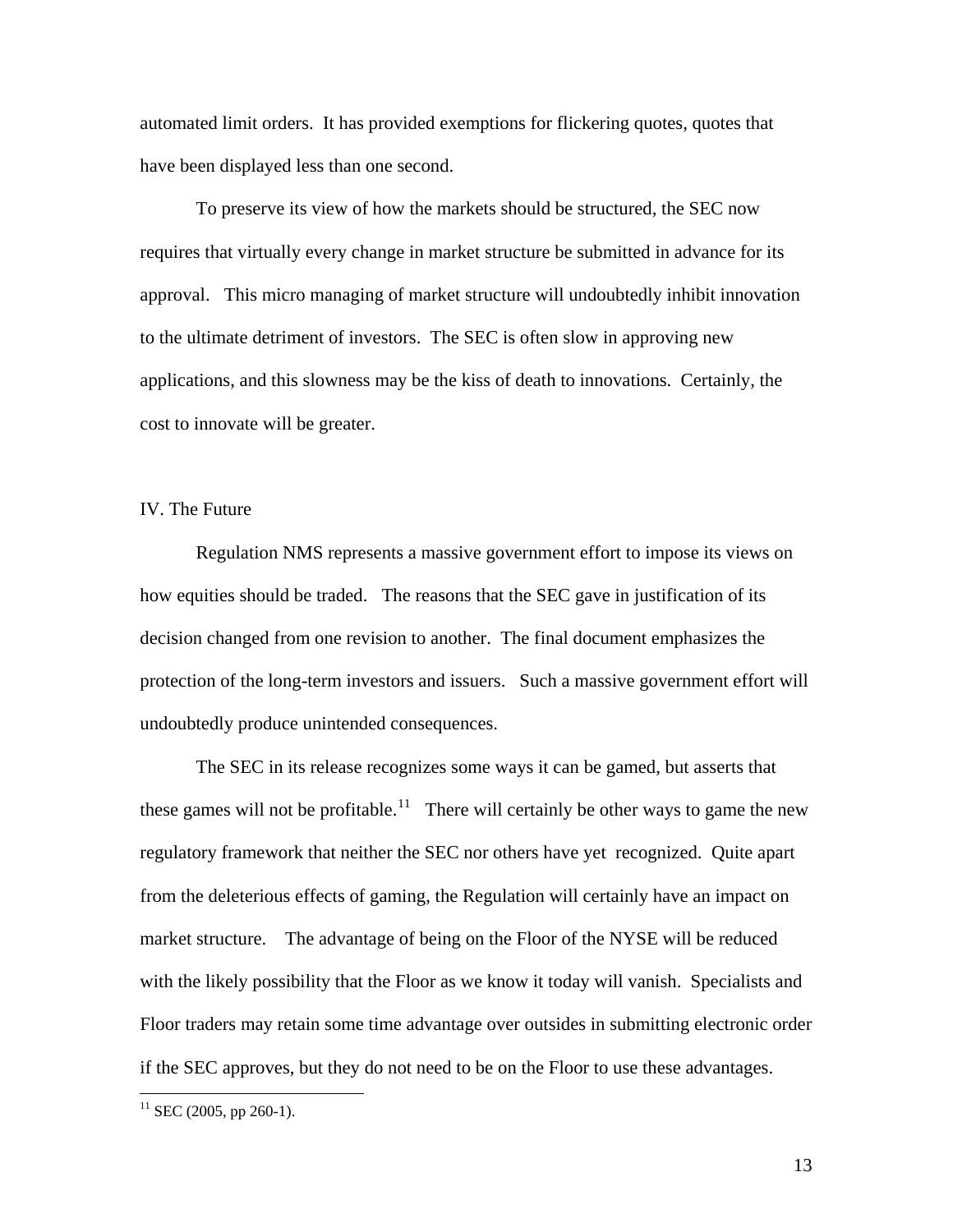Perhaps of more consequence is the possibility that Regulation NMS will lead to increased concentration in the trading of securities. Either NASDAQ or the NYSE Group could become the dominant trading market, or the two could merge. Since Regulation NMS focuses on price alone as the first determinant of the quality of execution, an investor faced with the choice of sending a market order to either NASDAQ or the NYSE is likely to send that order to the market that promises the greatest probability of execution, which will ultimately be the market with the fastest response. That more market orders will be sent to the fastest market will attract more limit orders. On top of this natural tendency for trading to gravitate to the fastest market, there may be economies of scale in the cost of execution over all plausible levels of trading.

 There are forces countering this tendency to send a market order to the fastest market. Regulation NMS facilitates internalization of order flow through an obscure but important component—the Sub-Penny Rule. As mentioned above, limit orders and quotations can only be in increments of pennies except for low-priced stocks, so that the displayed spread in these stocks is no smaller than a penny. However, broker-dealers can internalize order flow and trade with a market order at smaller increments than a penny. The SEC justifies this jumping ahead of the NBBO as price improvement. Thus, brokerdealers can trade on their own account at a trivial price improvement when they think it is in their interest. This advantage as well as knowledge of order flow may encourage some internalization of order flow.

 In the past, regional stock exchanges have often maintained their small market share by facilitating the bypassing of rules and trading on the NYSE. It is likely that even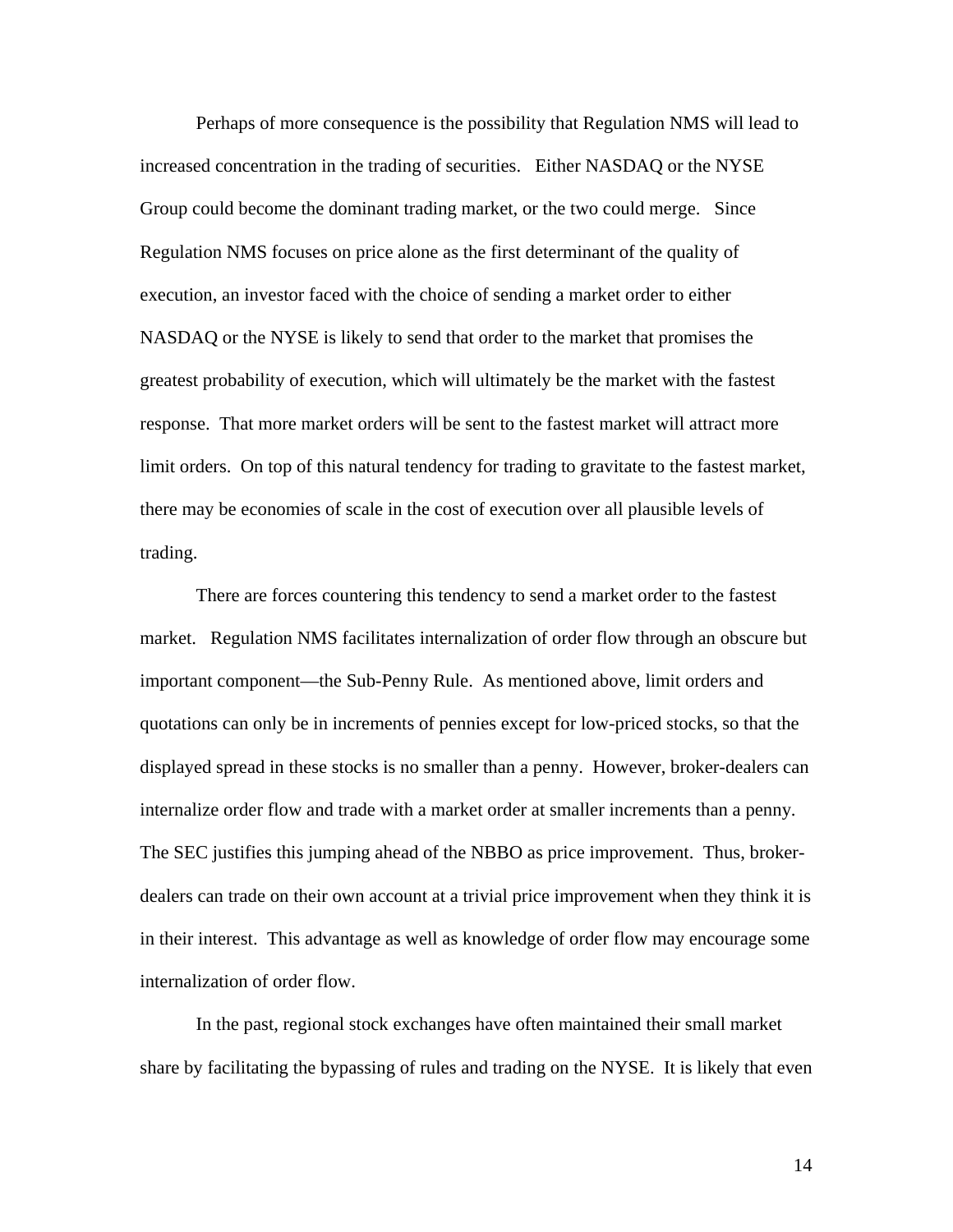under Regulation NMS regional stock exchanges will be able to maintain some small share of trading for similar reasons. Under the "top of the book" protection, a matched trade to be executed at the best bid or offer might have to be broken up if it were sent the NYSE group or the trading facility of NASDAQ. If for instance there were substantial depth at the best offer and the matched price equal that offer, the buy side of the matched trade might not be executed. With its smaller depths, a regional stock exchange might allow a cleaner cross.

 In short, Regulation NMS has placed innovation in a straightjacket and as an unforeseen consequence may lead to increased concentration in the trading of equities. If Regulation NMS causes the cost of trading to become onerous, institutions will find ways to evade its dictates of Regulation NMS. They can always trade US securities offshore through offshore offices. They can turn to the growing number of crossing networks, or "dark pools." They can choose to trade derivatives or swaps that have similar characteristics to equities. One should not underestimate the ability of financial engineering to circumvent regulation.

The SEC is venturing into uncharted seas.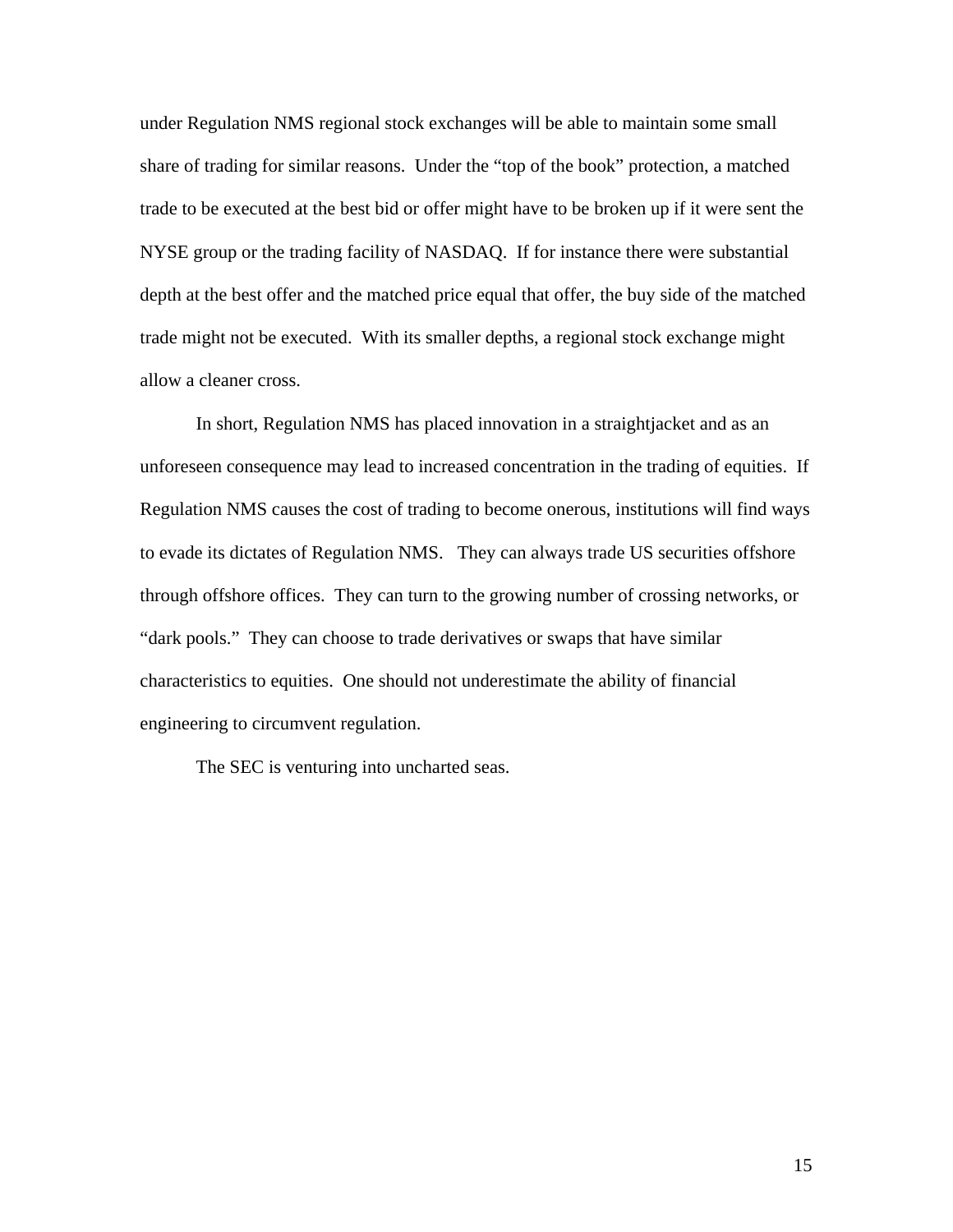# Bibliography

Bagehot, Walter, 1971, The Only Game in Town, *Financial Analyst Journal,* March-April.

Blume, Marshall E., 2002, The Structure of U. S. Equity Markets, *Brookings-Wharton Papers on Financial Services* (The Brookings Institution: Washington, D. C.).

Demsitz, Harold, 1968, The Cost of Transacting, *Quarterly Journal of Economics,* 82,1, pp 33-53.

Dissent of Commissioners Cynthia A. Glassman and Paul S. Atkins to the Adoption of Regulation NMS, June 9, 2005.

Glosten, Lawrence R. and Paul R. Milgrom, 1985, Bid, Ask and Transaction Prices in a Specialist Market with Heterogeneously Informed Traders, *Journal of Financial Economics,* 14, pp 71-100.

Kavajecz, Kenneth, and Donald B. Keim, 2005, Packing Liquidity: Blind Auctions & Transaction Inefficiencies, *Journal of Trading.* 

Mendelson, Morris, Junius W. Peake and R. T. Williams, Jr., 1979, Toward a Modern Exchange: The Peake-Mendelson-Williams Proposal for an Electronically Assisted Auction Market*, What Role for Exchanges?* (JAI Press).

Public Law 94-29, 1975,  $94<sup>th</sup> Congress.$ 

Securities and Exchange Commission, 2005, Regulation NMS, 34-51808 (June 9, 2005).